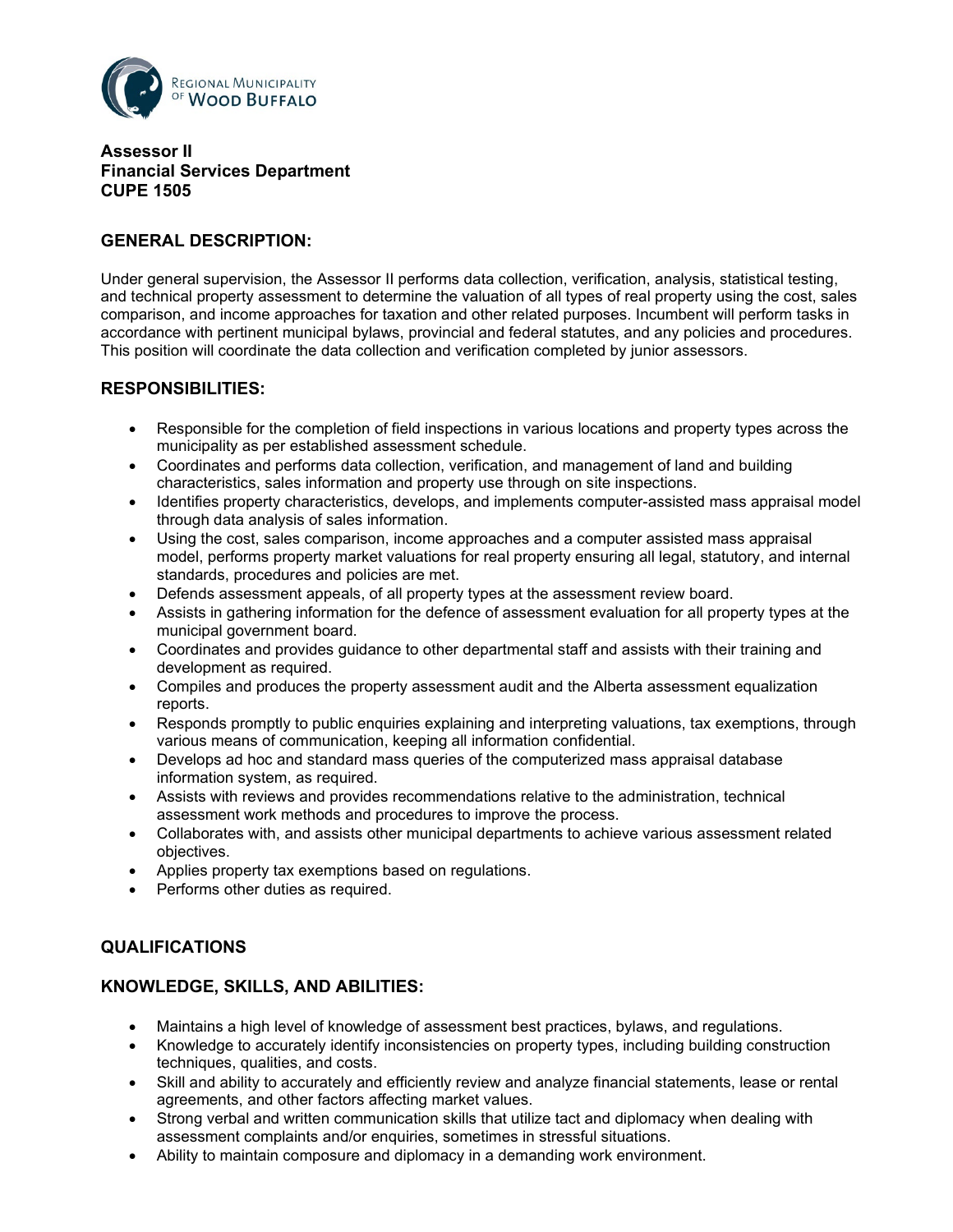- Ability to clarify and convey information in a clear and concise manner.
- Proficient in the use of computers, statistics software, cost data software, spreadsheet applications, and database mechanics and structures.
- Ability to analyze information from a variety of sources and accurately present in a concise manner.
- Ability to establish and maintain cooperative, collaborative, and productive work relationships.

# **EDUCATION AND EXPERIENCE:**

- Diploma in Real Property Assessment or in a related discipline with a major in Real Estate Appraisal and Assessment, which includes coursework in computer assisted mass appraisal valuation, economics, and building construction is required.
- Assessment designation such as Accredited Municipal Assessor of Alberta (AMAA) or Certified Assessment Evaluator (CAE) or Accredited Appraiser Canadian Institute (AACI) or equivalent is required.
- Four (4) years' progressively responsible real property assessment experience, to include the use of the cost, comparative, and income approaches to value all real property types, experience working with the land registry system, computer assisted mass appraisal systems, and complex spreadsheet applications and database structures.

### **OTHER REQUIREMENTS:**

- Ability to provide a Criminal Record Check for review and acceptance.
- A valid Class Five (5) Operator's Licence is required as incumbent will be required to operate a personal or municipal vehicle for business use on a regular basis.
- Must be willing to conduct inspections in varying weather conditions and may be required to perform inspections in the rural service areas which may require overnight stays.
- Immunizations are strongly recommended for work in unsanitary conditions.
- Must be medically and physically able to perform all duties of the position on an ongoing basis.

# **SAFETY:**

As an employee of the Regional Municipality of Wood Buffalo, the incumbent is responsible for understanding and actively participating in the RMWB's health and safety management system, including all policies, practices, procedures, as well as properly utilizing all control measures including the required use of personal protective equipment. All employees must take reasonable care to protect the health and safety of themselves and others, as well as immediately report any concerns, near misses, incidents, and hazardous conditions to their supervisor.

**Requisition ID:** 788 **Affiliation:** CUPE Municipal **Position Type:** Permanent Full Time **Number of Openings:** 1 **Bi-weekly Working Hours:** 70 hours bi-weekly **Department/ Branch:** Financial Services, Assessment **Job Location:** Fort McMurray **Pay Level:** PL13 **Market Start Rate\*: \$** 56.09 **Market Permanent Rate\*: \$** 65.79 *(Permanent rate effective after twelve (12) months of employment)* **Evaluated Start Rate\*\*: \$** 48.64 **Evaluated Permanent Rate\*\*: \$** 57.31 **COLA:** Bi-Weekly - \$480 **Closing Date (dd/mm/yyyy):** 12/06/2022 **Posting Type:** Internal and External - **REPOST (Original CUPE Closing Date May 8, 2022)**

*\* This position's pay rate has been adjusted to reflect current market conditions.*

*<sup>\*\*</sup>All CUPE job rates are currently under review and are subject to change.*